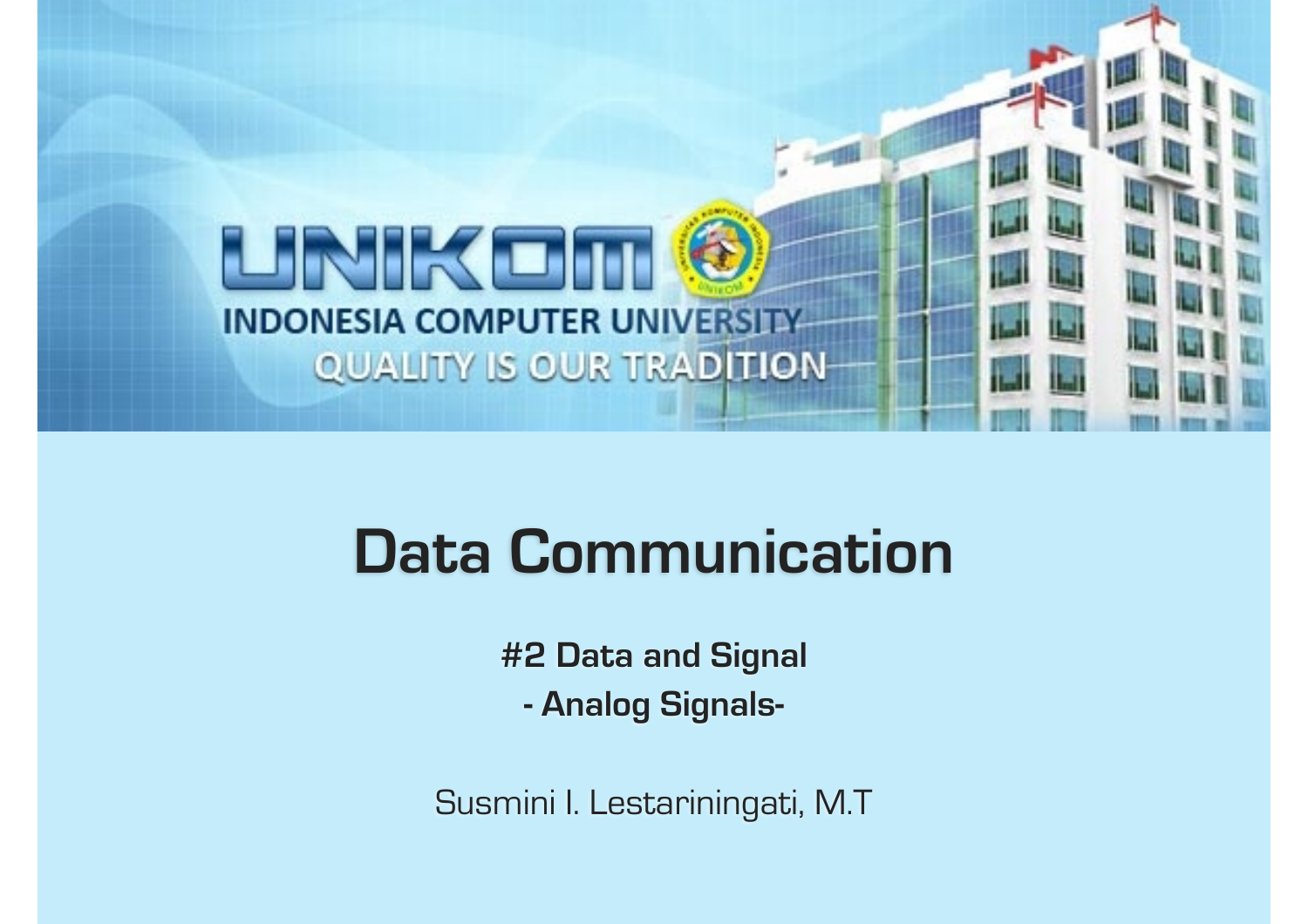# Data and Signals

- One of the major functions of the physical layer is to move data in the form of electromagnetic signals across a transmission medium.
- Generally, the data usable to a person or application are not in a form that can be transmitted over a network. For example, a photograph must first be changed to a form that transmission media can accept. Transmission media work by conducting energy  $\alpha$  along a physical path. For example, a network first be changed to a form  $\alpha$  form  $\alpha$  form  $\alpha$  form  $\alpha$  form  $\alpha$  form  $\alpha$  form  $\alpha$  form  $\alpha$  form  $\alpha$  form  $\alpha$  form  $\alpha$  form  $\alpha$  form  $\alpha$  form  $\alpha$  form  $\alpha$

**To be transmitted, data must be transformed to electromagnetic signals.**

**Analog and Digital Data**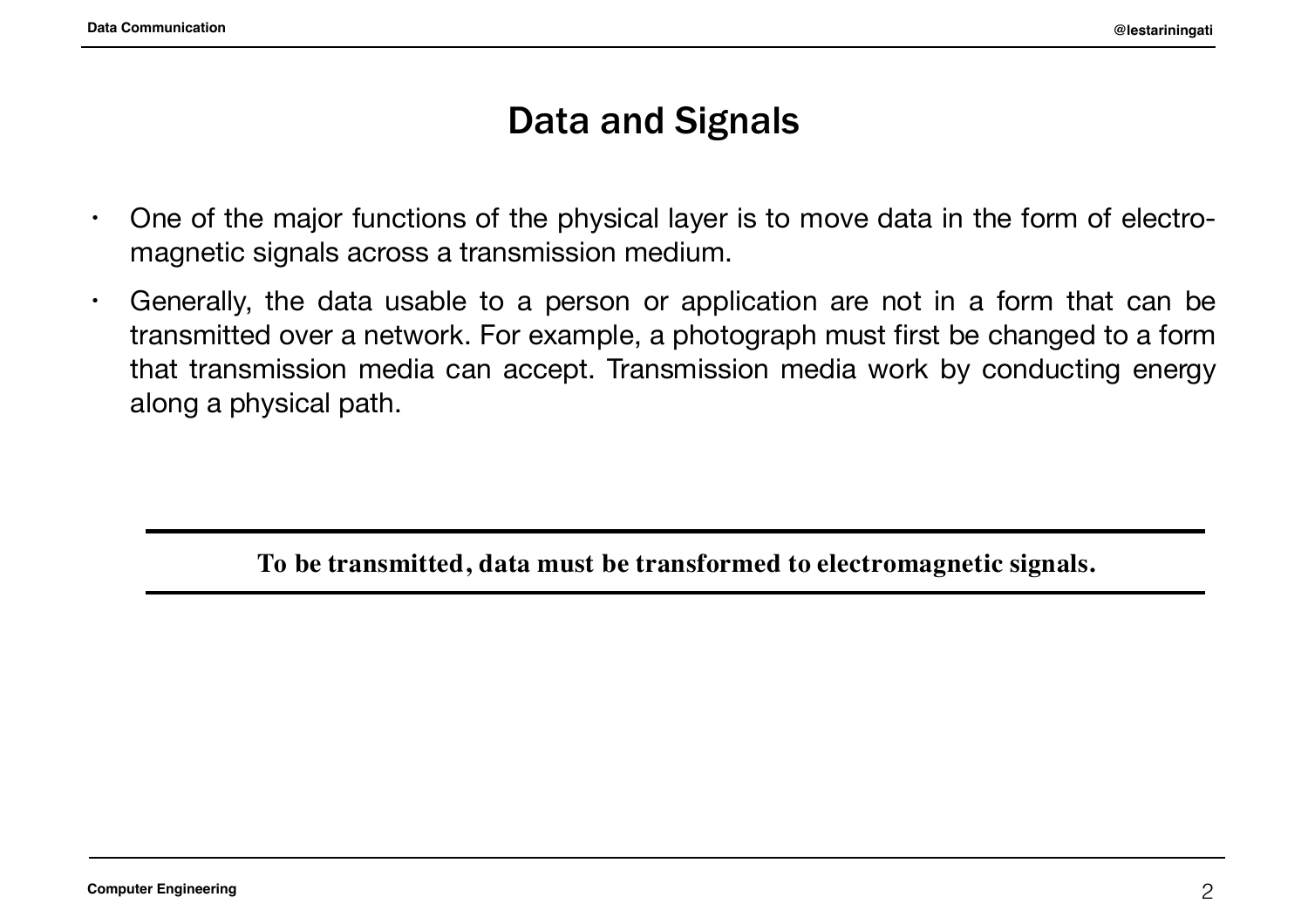# Analog and Digital

- $\cdot$  Both data and the signals that represent them can be either analog or digital in form.
- Data can be analog or digital.
- The term analog data refers to information that is continuous; digital data refers to information that has discrete states.
	- Analog data, such as the sounds made by a human voice, take on continuous values. When someone speaks, an analog wave is created in the air. This can be captured by a microphone and converted to an analog signal or sampled and converted to a digital signal.
	- Digital data take on discrete values. For example, data are stored in computer memory in the form of Os and 1s. They can be converted to a digital signal or modulated into an analog signal for transmission across a medium.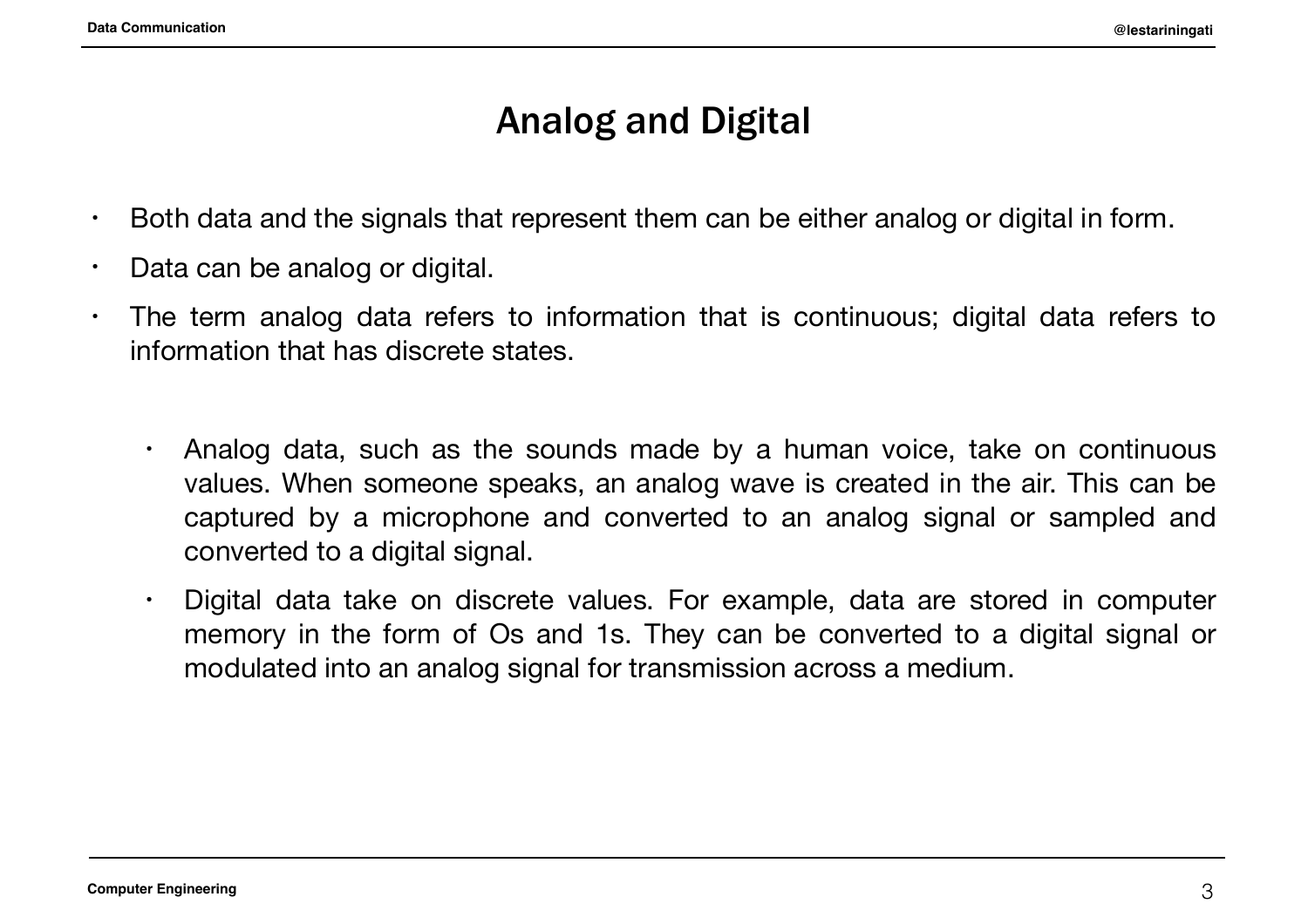- Like the data they represent, signals can be either analog or digital.
- An analog signal has infinitely many levels of intensity over a period of time. As the wave moves from value A to value B, it passes through and includes an infinite number of values along its path. A digital signal, on the other hand, can have only a limited number of defined values. Although each value can be any number, it is often as simple as 1 and  $0<sub>1</sub>$
- $\cdot$  The simplest way to show signals is by plotting them on a pair of perpendicular axes. The vertical axis represents the value or strength of a signal. The horizontal axis represents time. Figure 3.1 illustrates an analog signal and a digital signal. The curve representing the analog signal passes through an infinite number of points. The vertical lines of the digital signal, however, demonstrate the sudden jump that the signal makes from value to value.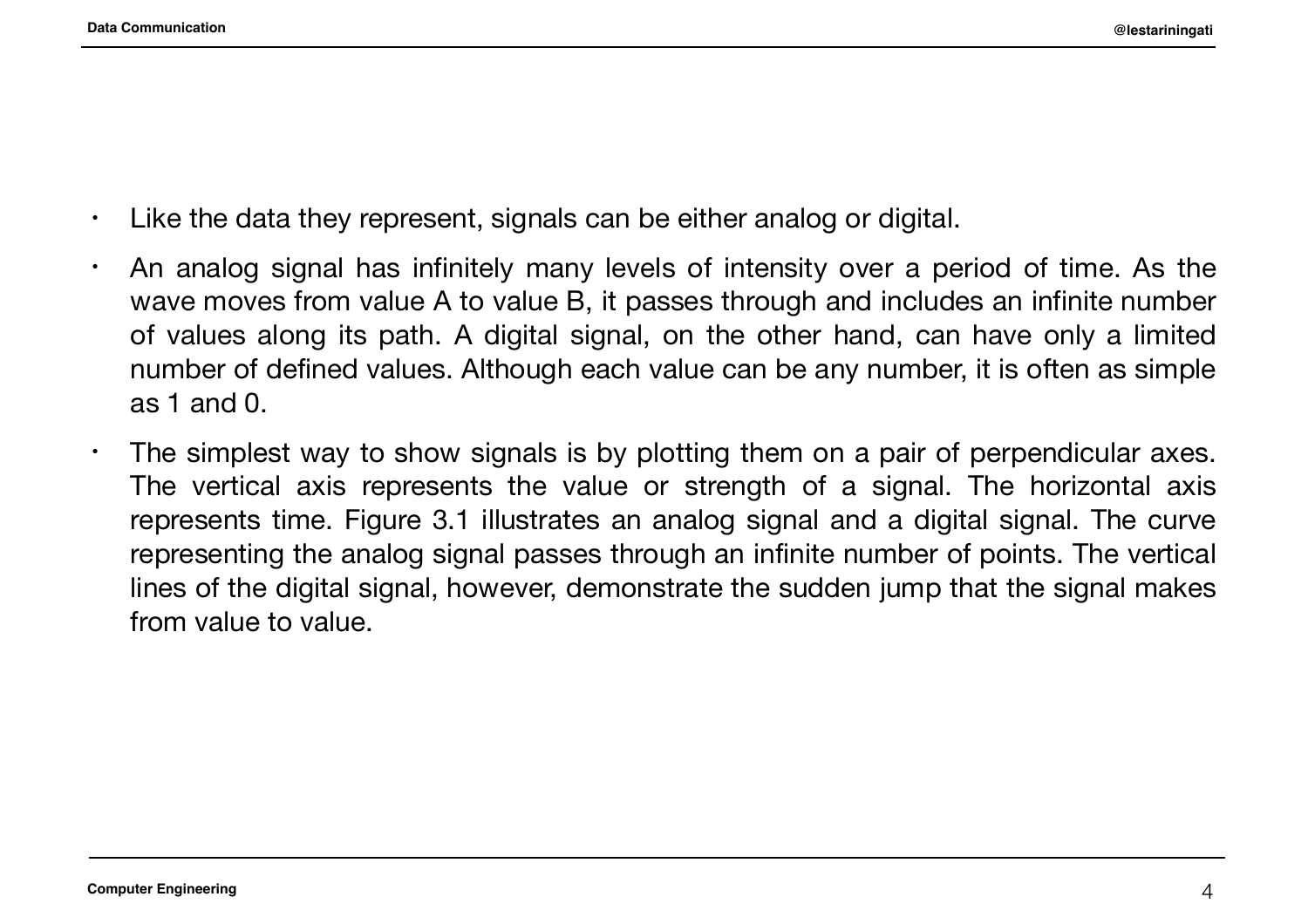# Comparison of Analog and Digital Signals

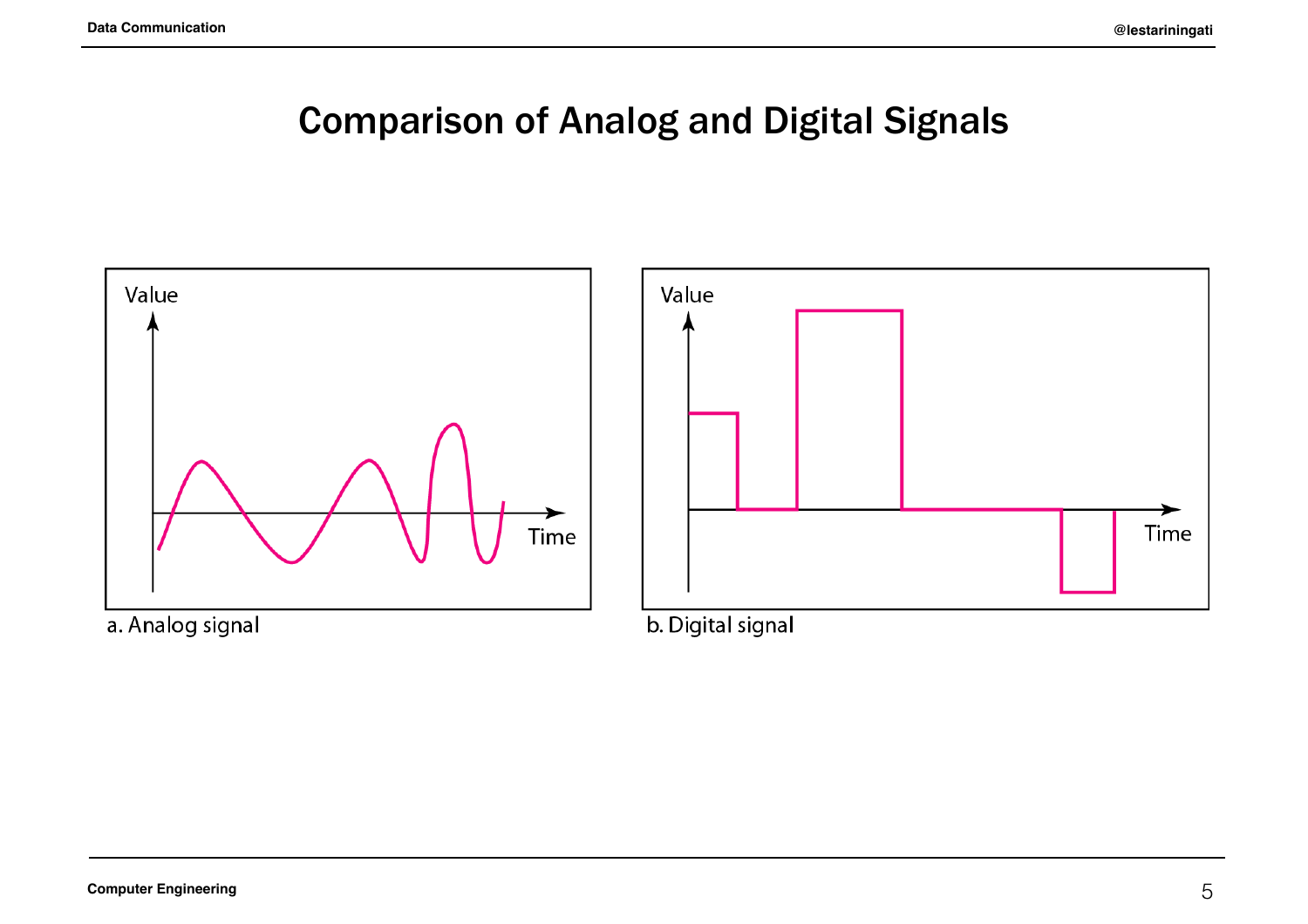## Periodic and Non periodic Signals

- Both analog and digital signals can take one of two forms: periodic or nonperiodic (sometimes refer to as aperiodic, because the prefix a in Greek means "non").
	- A periodic signal completes a pattern within a measurable time frame, called a period, and repeats that pattern over subsequent identical periods. The completion of one full pattern is called a cycle.
	- A non periodic signal changes without exhibiting a pattern or cycle that repeats over time.
- Both analog and digital signals can be periodic or non periodic.
	- In data communications, we commonly use periodic analog signals (because they need less bandwidth,
	- and non periodic digital signals (because they can represent variation in data)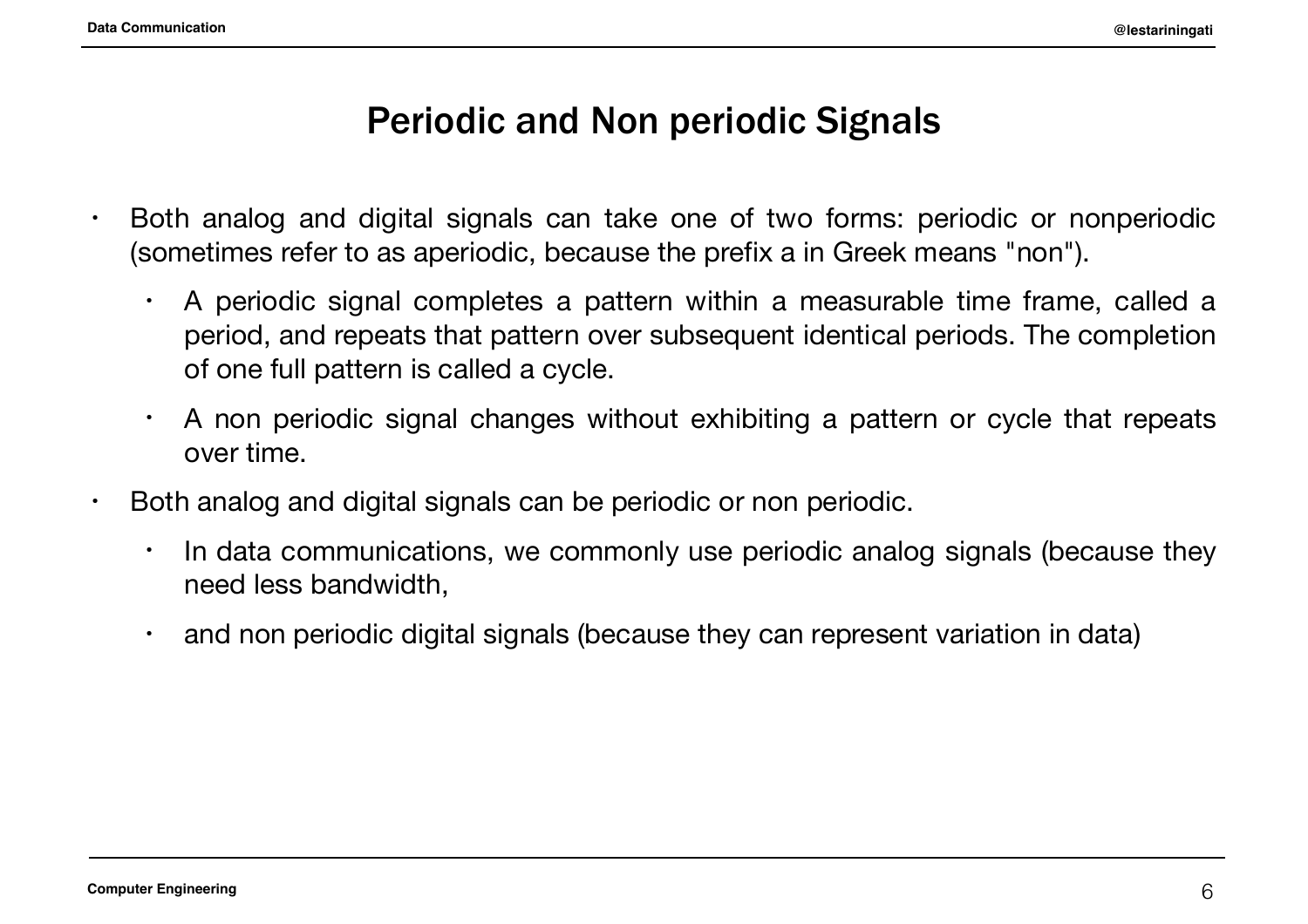## Periodic Analog Signals

• Periodic analog signals can be classified as simple or composite. A simple periodic analog signal, a sine wave, cannot be decomposed into simpler signals. A composite periodic analog signal is composed of multiple sine waves.



• A sine wave can be represented by three parameters: the peak amplitude, the frequency, and the phase. These three parameters fully describe a sine wave.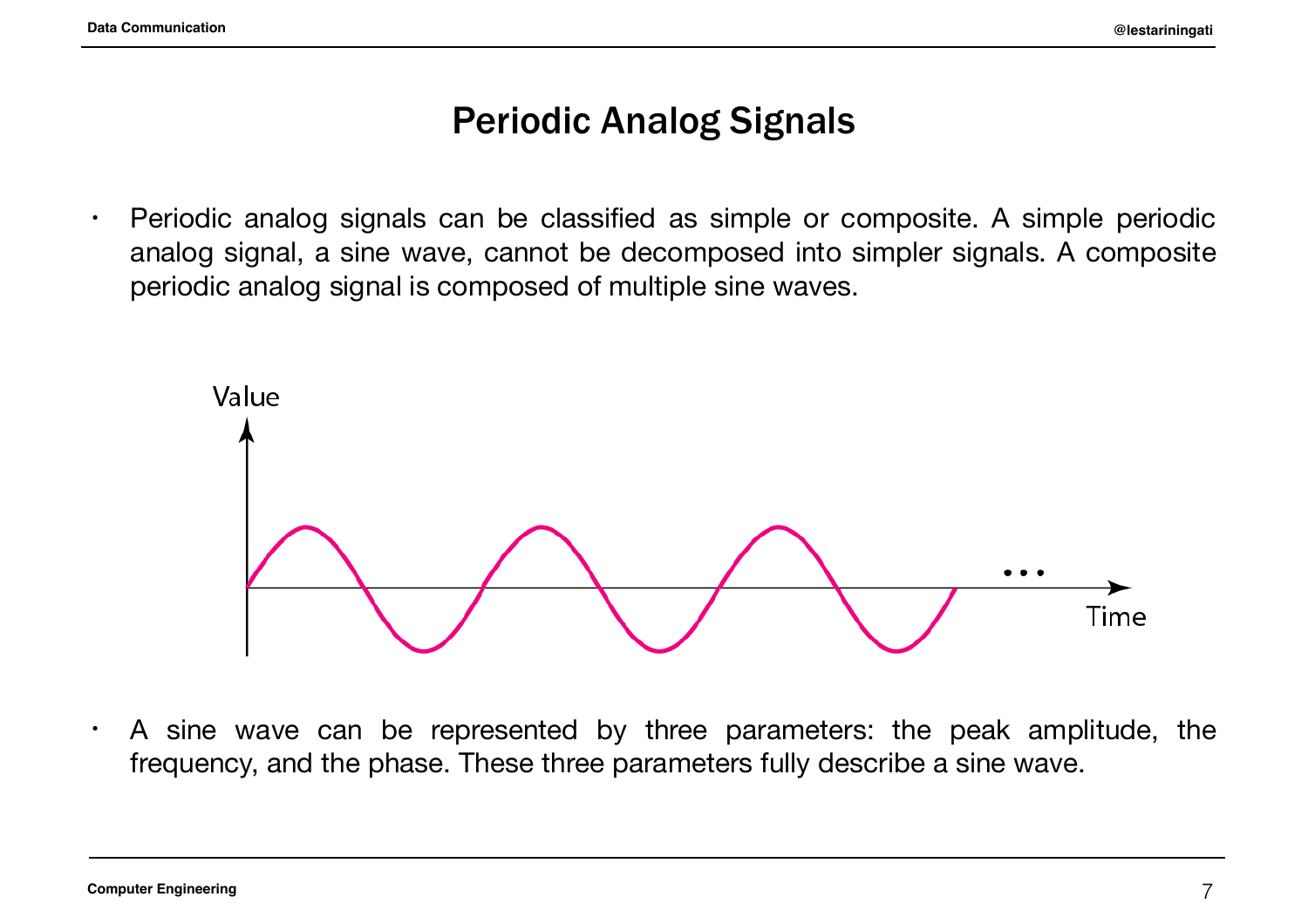#### **• Peak Amplitude**

• The peak amplitude of a signal is the absolute value of its highest intensity, proportional to the energy it carries. For electric signals, peak amplitude is normally measured in volts. Figure 3.3 shows two signals and their peak amplitudes.



a. A signal with high peak amplitude

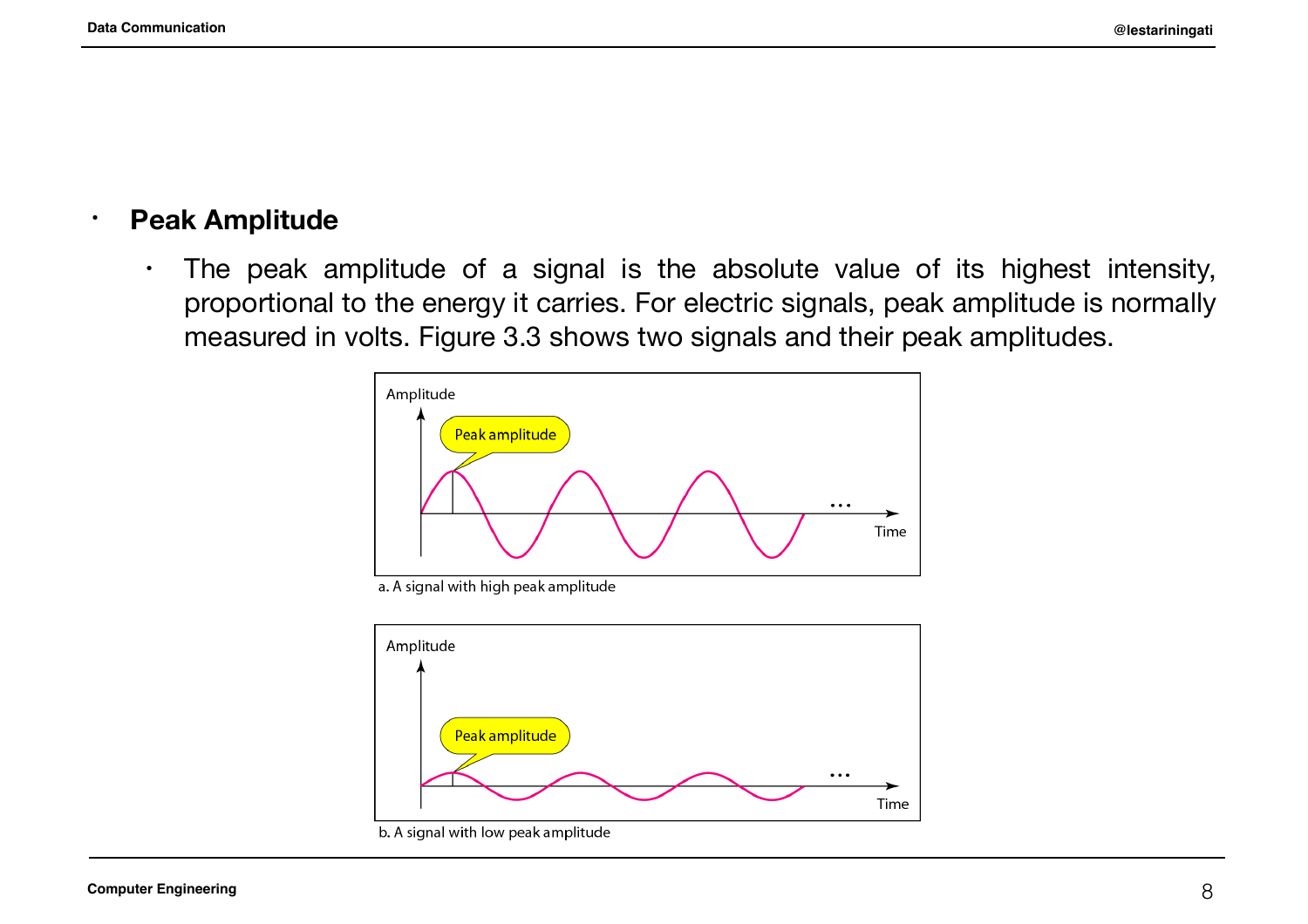#### **• Period and Frequency**

 $\cdot$  Period refers to the amount of time, in seconds, a signal needs to complete 1 cycle. Frequency refers to the number of periods in I s. Note that period and frequency are just one characteristic defined in two ways. Period is the inverse of frequency, and frequency is the inverse of period, as the following formulas show.

$$
f = \frac{1}{T} \qquad T = \frac{1}{f}
$$

- What if a signal does not change at all? What if it maintains a constant voltage level for the entire time it is active? In such a case, its frequency is zero. Conceptually, this idea is a simple one. If a signal does not change at all, it never completes a cycle, so its frequency is 0 Hz.
- But what if a signal changes instantaneously? What if it jumps from one level to another in no time? Then its frequency is infinite. In other words, when a signal changes instantaneously, its period is zero; since frequency is the inverse of period, in this case, the frequency is 1/0, or infinite (unbounded).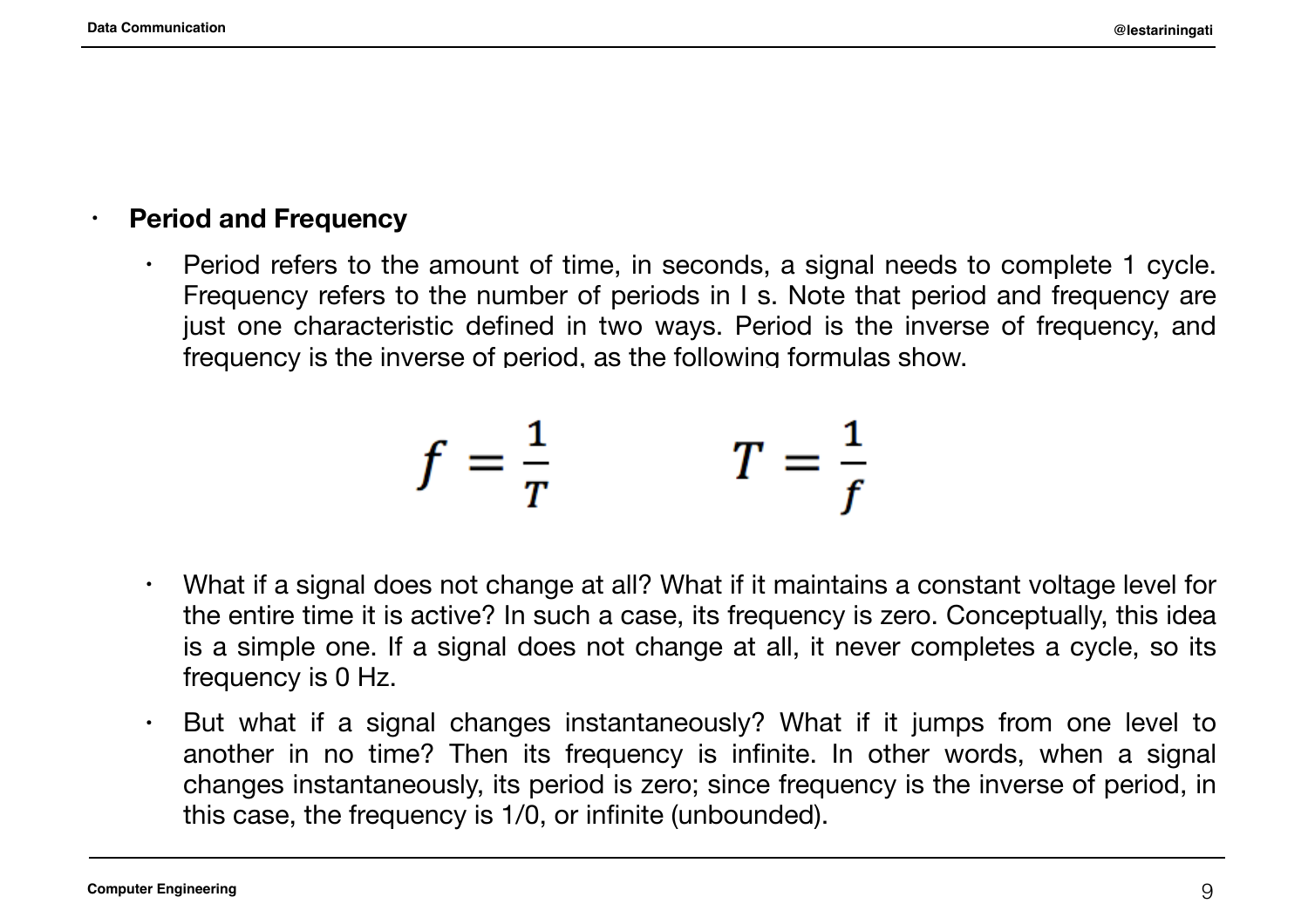# Two signals with the same amplitude and phase but different frequencies



a. A signal with a frequency of 12 Hz



b. A signal with a frequency of 6 Hz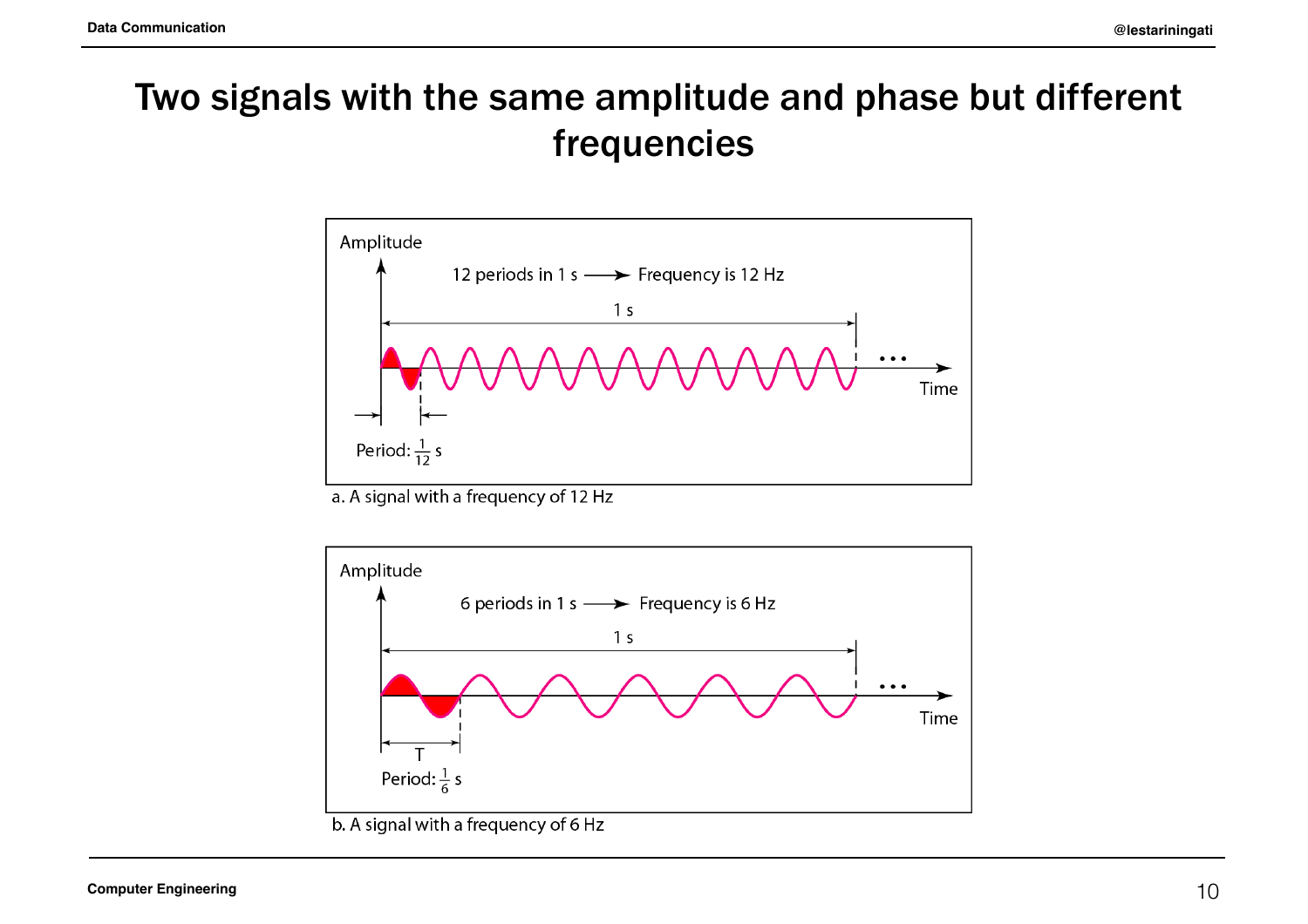# Units of period and frequency

| Unit                   | Equivalent   | Unit            | Equivalent   |
|------------------------|--------------|-----------------|--------------|
| Seconds $(s)$          | l s          | Hertz (Hz)      | $1$ Hz       |
| Milliseconds (ms)      | $10^{-3}$ s  | Kilohertz (kHz) | $10^3$ Hz    |
| Microseconds $(\mu s)$ | $10^{-6}$ s  | Megahertz (MHz) | $10^6$ Hz    |
| Nanoseconds (ns)       | $10^{-9}$ s  | Gigahertz (GHz) | $10^9$ Hz    |
| Picoseconds (ps)       | $10^{-12}$ s | Terahertz (THz) | $10^{12}$ Hz |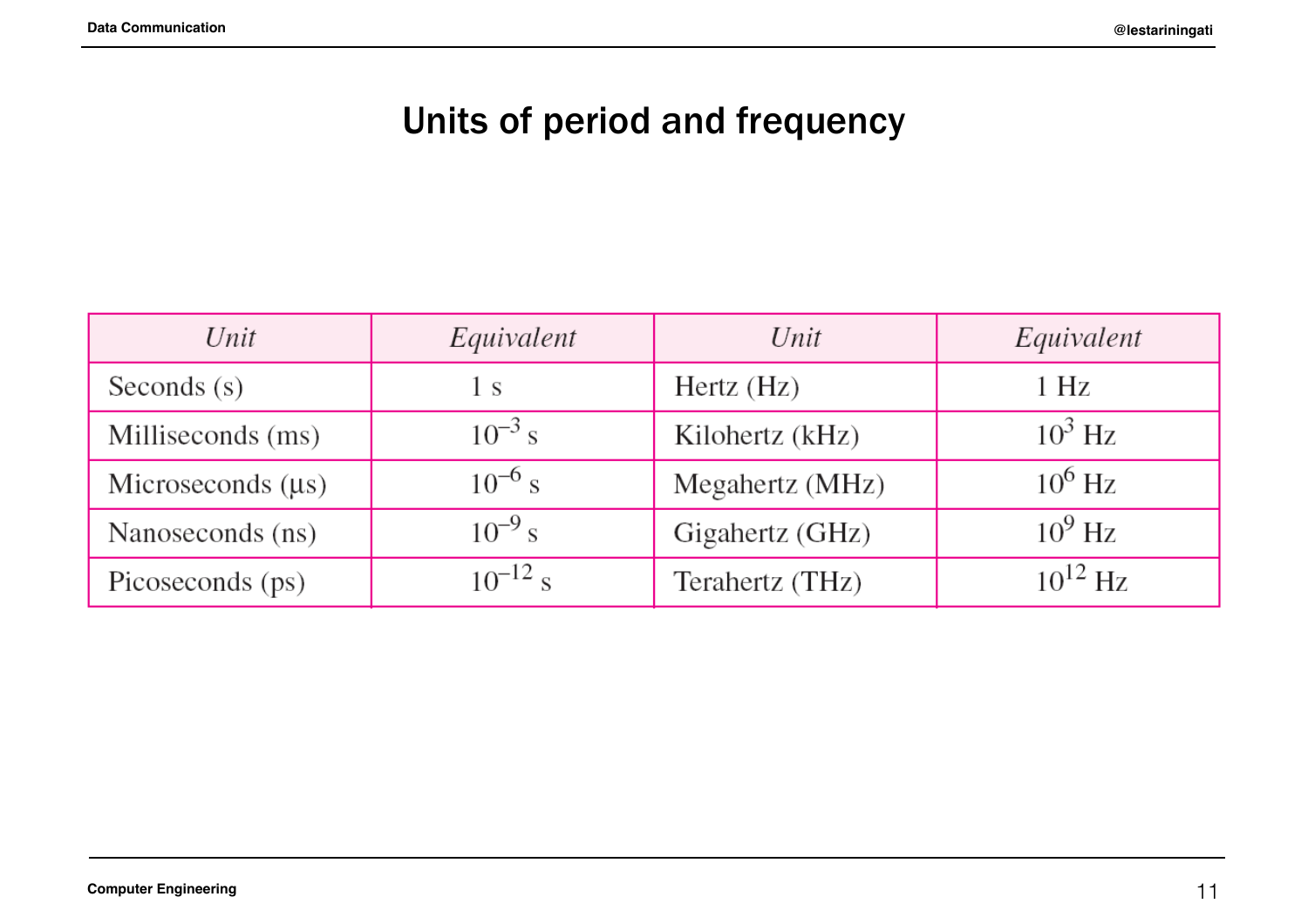#### • **Phase**

- $\cdot$  The term phase describes the position of the waveform relative to time O. If we think of the wave as something that can be shifted backward or forward along the time axis, phase describes the amount of that shift. It indicates the status of the first cycle.
- Phase is measured in degrees or radians [360° is 2 $\Pi$  rad; 1° is 2 $\Pi$ /360 rad, and 1 rad is 360/(2∏)].
- $\cdot$  A phase shift of 360 $^{\circ}$  corresponds to a shift of a complete period; a phase shift of 180° corresponds to a shift of one-half of a period; and a phase shift of 90° corresponds to a shift of one-quarter of a period (see Figure 3.5).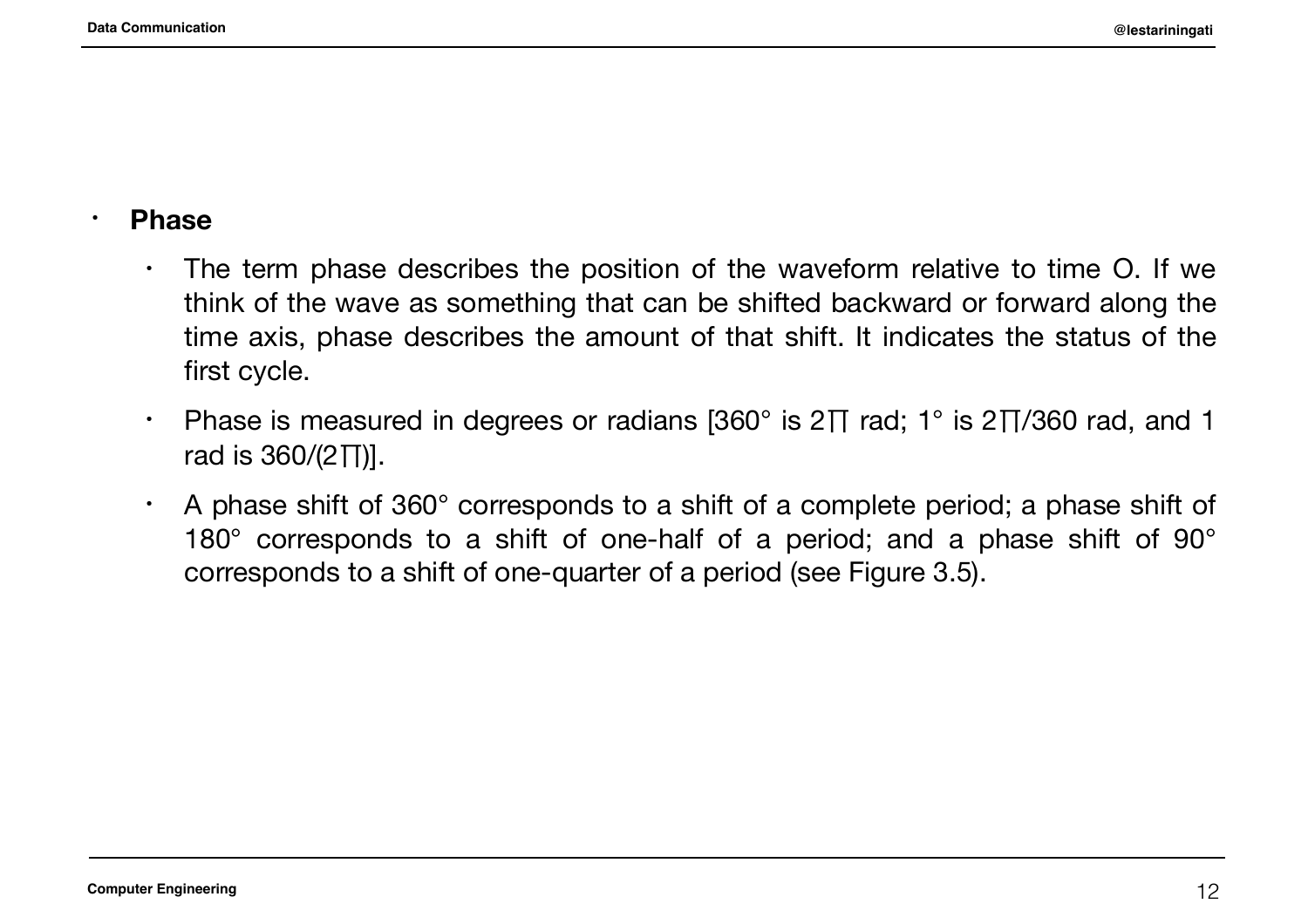# Three sine waves with the same amplitude and frequency but different phases



a. 0 degrees







- 1. A sine wave with a phase of 0° starts at time 0 with a zero amplitude. The amplitude is increasing.
- 2. A sine wave with a phase of 90° starts at time 0 with a peak amplitude. The amplitude is decreasing.
- 3. A sine wave with a phase of 180° starts at time 0 with a zero amplitude. The amplitude is decreasing.

Another way to look at the phase is in terms of shift or offset. We can say that

- 1. A sine wave with a phase of  $0^\circ$  is not shifted.
- 2. A sine wave with a phase of 90° is shifted to the left by 1/4 cycle. However, note that the signal does not really exist before time 0.
- 3. A sine wave with a phase of 180° is shifted to the left by 1/2 cycle. However, note that the signal does not really exist before time 0.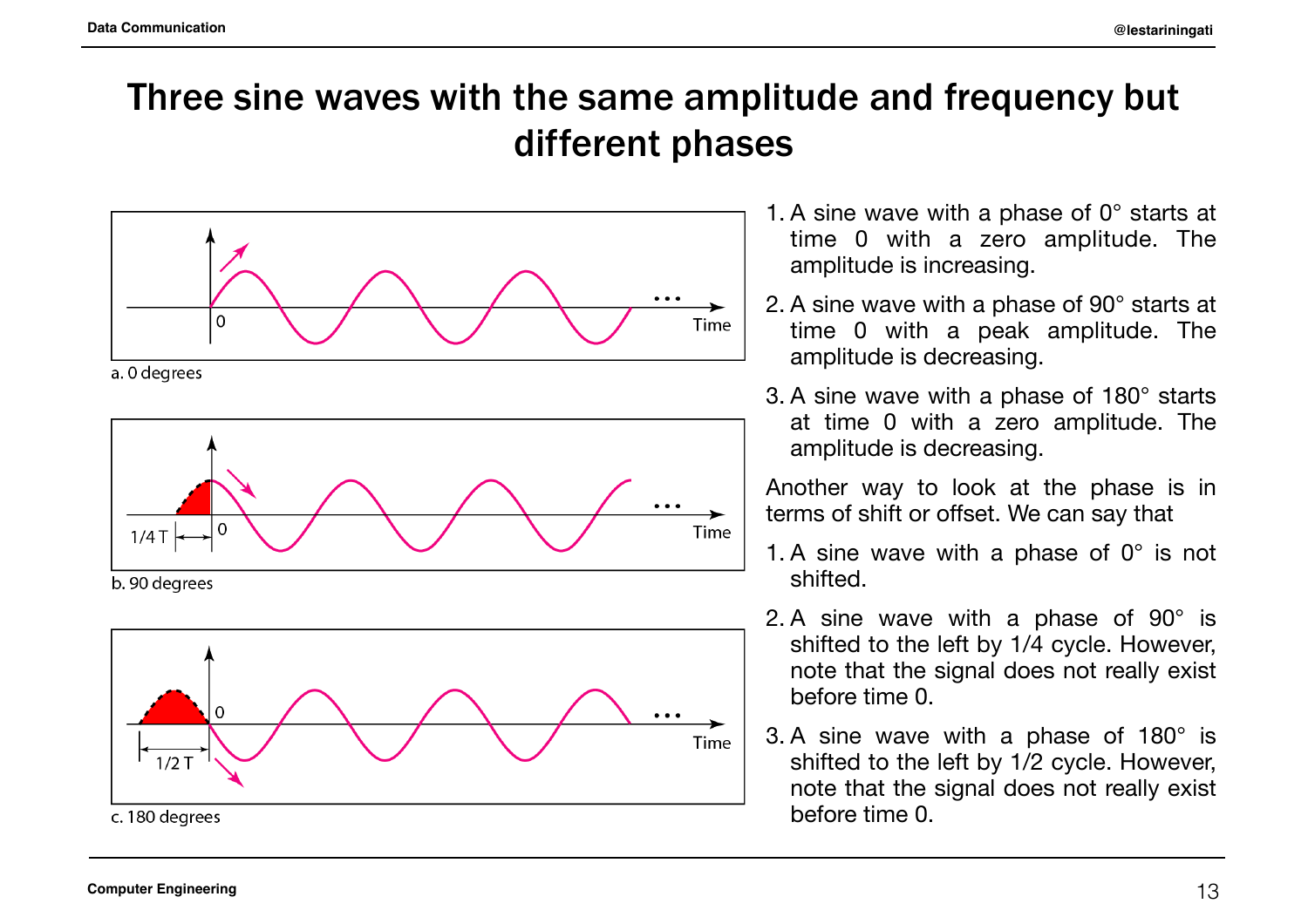#### **• Wavelength**

• Wavelength is another characteristic of a signal traveling through a transmission medium. Wavelength binds the period or the frequency of a simple sine wave to the propagation speed of the medium (see Figure 3.6).

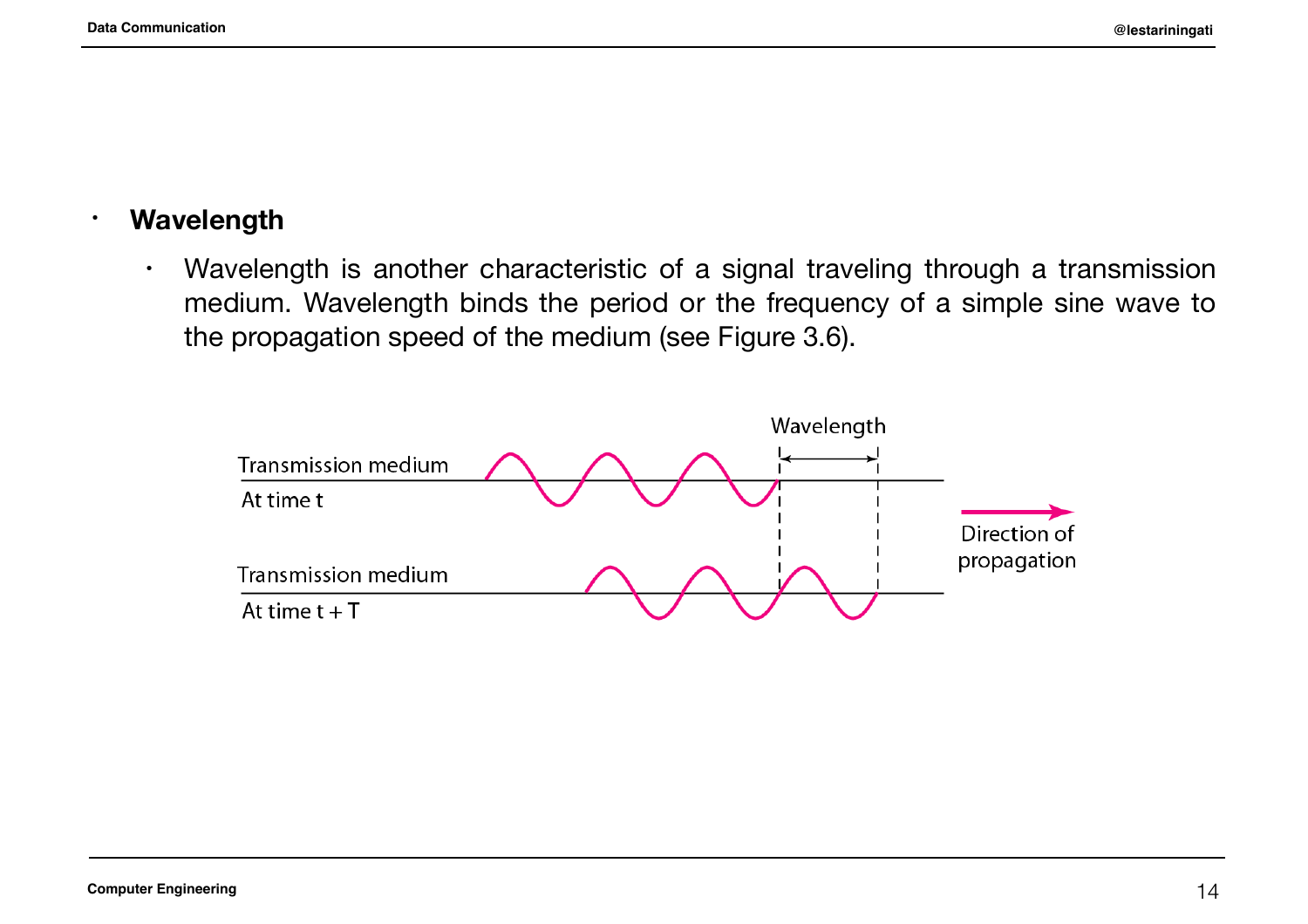- $\cdot$  While the frequency of a signal is independent of the medium, the wavelength depends on both the frequency and the medium. Wavelength is a property of any type of signal. In data communications, we often use wavelength to describe the transmission of light in an optical fiber. The wavelength is the distance a simple signal can travel in one period.
- Wavelength can be calculated if one is given the propagation speed (the speed of light) and the period of the signal. However, since period and frequency are related to each other, if we represent wavelength by  $\lambda$ , propagation speed by *c* (speed of light), and frequency by *f*, we get

#### **wavelength = propagation speed x period**

- The propagation speed of electromagnetic signals depends on the medium and on the frequency of the signal. For example, in a vacuum, light is propagated with a speed of  $3 \times 10^8$  m/s. That speed is lower in air and even lower in cable.
- In a coaxial or fiber-optic cable, however, the wavelength is shorter (0.5μm) because the propagation speed in the cable is decreased.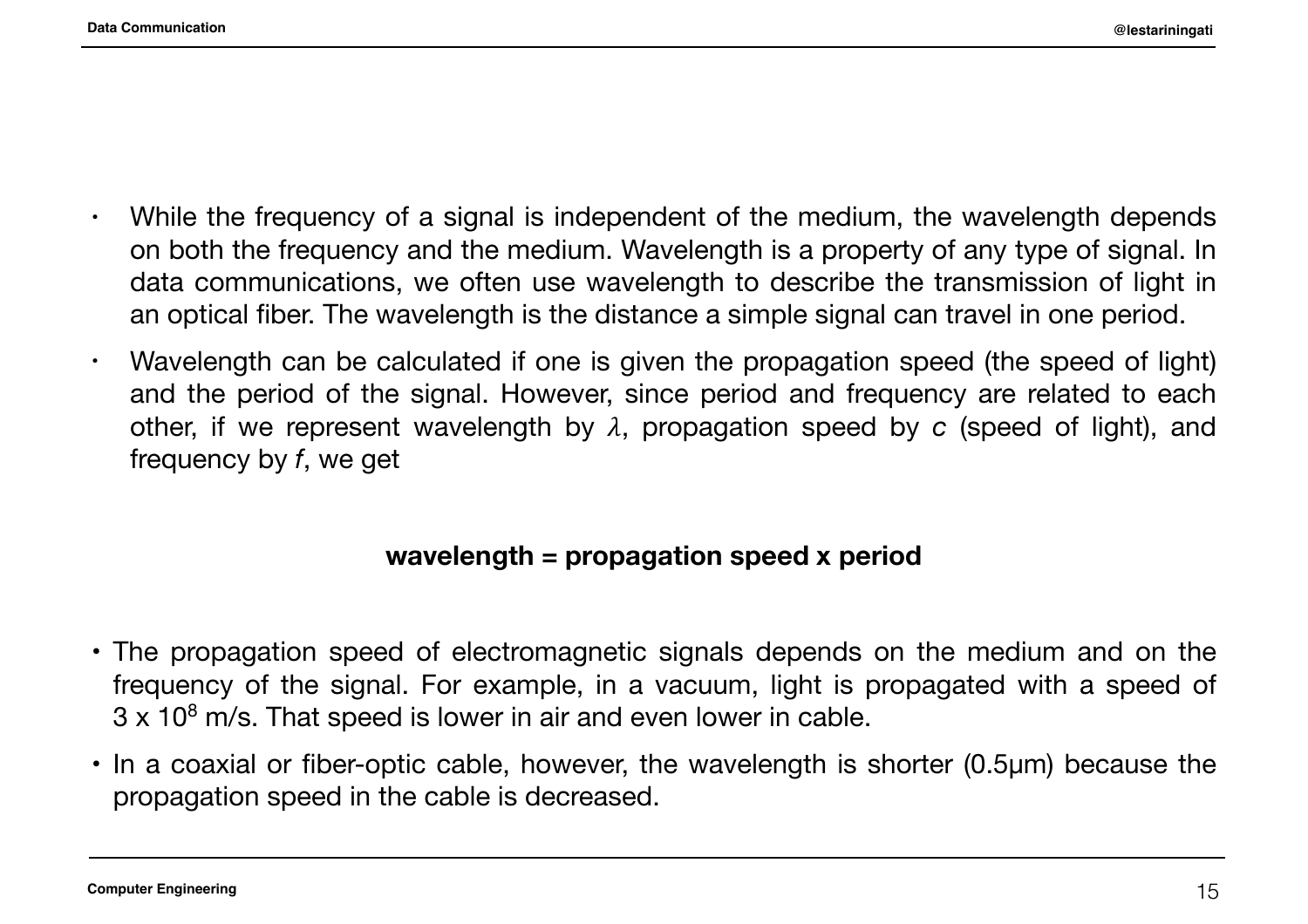### The time-domain and frequency-domain plots of a sine wave

 $\cdot$  To show the relationship between amplitude and frequency, we can use what is called a frequency-domain plot. A frequency-domain plot is concerned with only the peak value and the frequency. Changes of amplitude during one period are not shown. Figure 3.7 shows a signal in both the time and frequency domains.



a. A sine wave in the time domain (peak value: 5 V, frequency: 6 Hz)

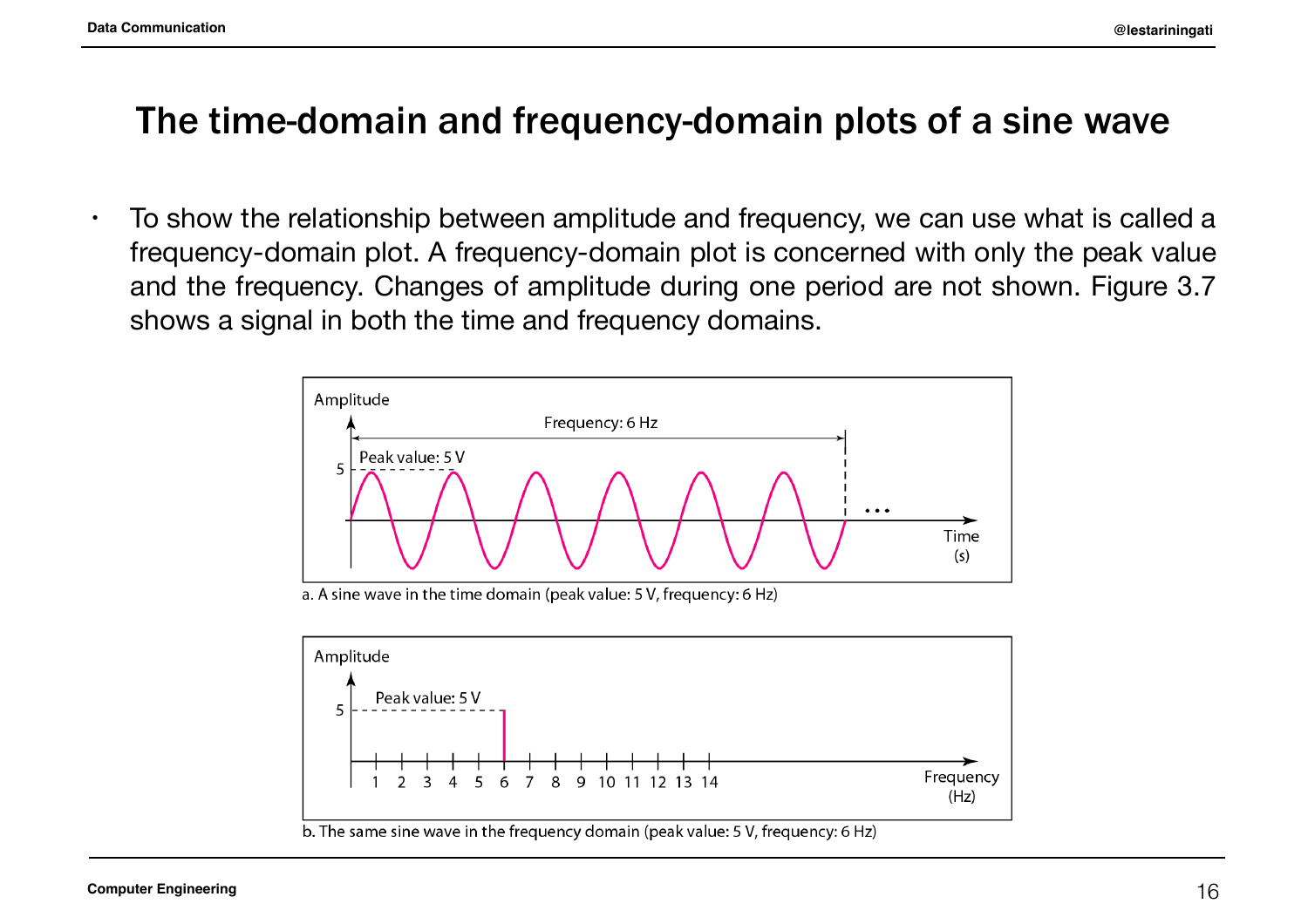$\cdot$  It is obvious that the frequency domain is easy to plot and conveys the information that one can find in a time domain plot. The advantage of the frequency domain is that we can immediately see the values of the frequency and peak amplitude. A complete sine wave is represented by one spike. The position of the spike shows the frequency; its height shows the peak amplitude.

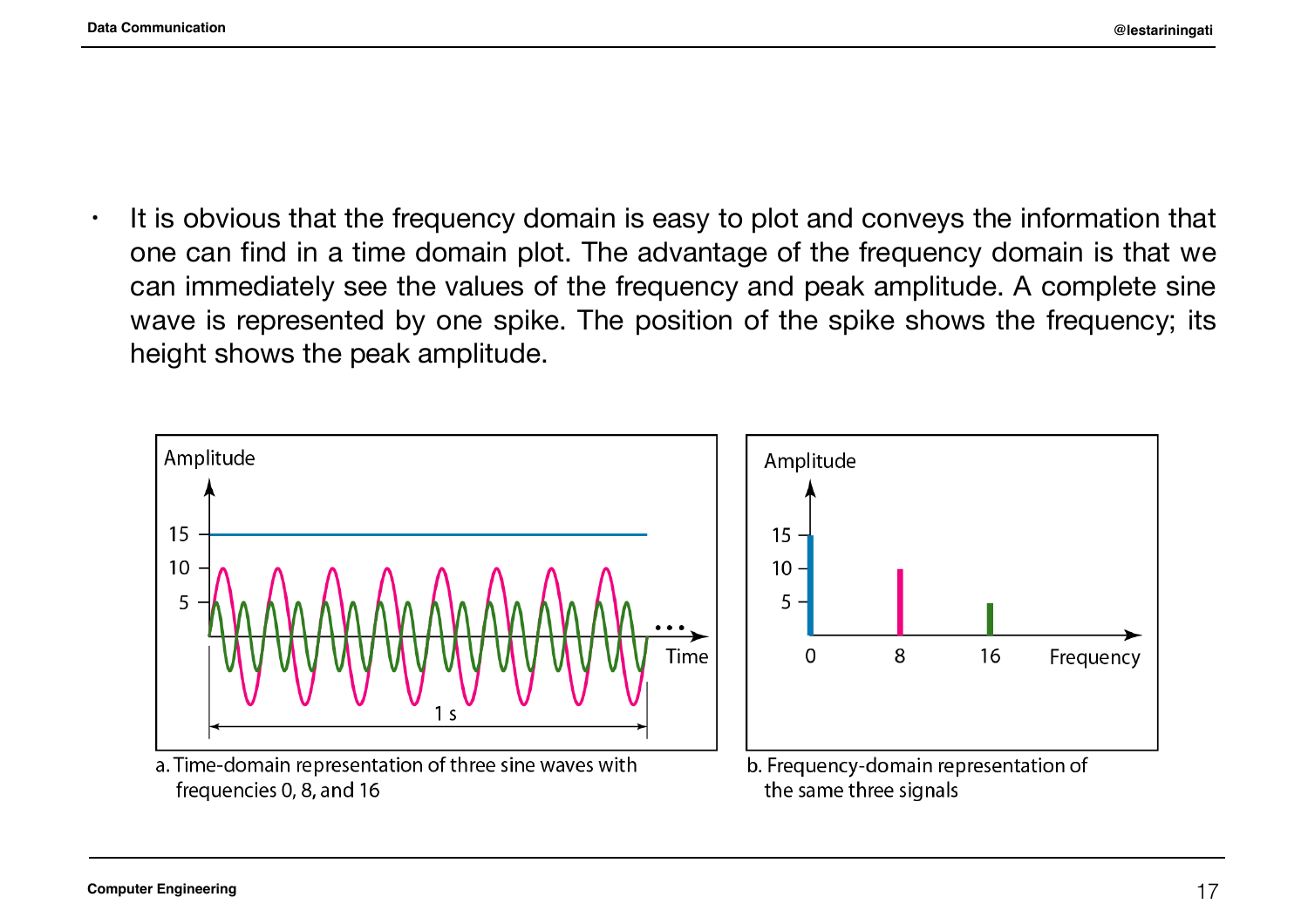## Composite Signals

- Simple sine waves have many applications in daily life. We can send a single sine wave to carry electric energy from one place to another. For example, the power company sends a single sine wave with a frequency of 60 Hz to distribute electric energy to houses and businesses. As another example, we can use a single sine wave to send an alarm to a security centre when a burglar opens a door or window in the house. In the first case, the sine wave is carrying energy; in the second, the sine wave is a signal of danger.
- If we had only one single sine wave to convey a conversation over the phone, it would make no sense and carry no information. We would just hear a buzz. As we will see in Chapters 4 and 5, we need to send a composite signal to communicate data. A composite signal is made of many simple sine waves.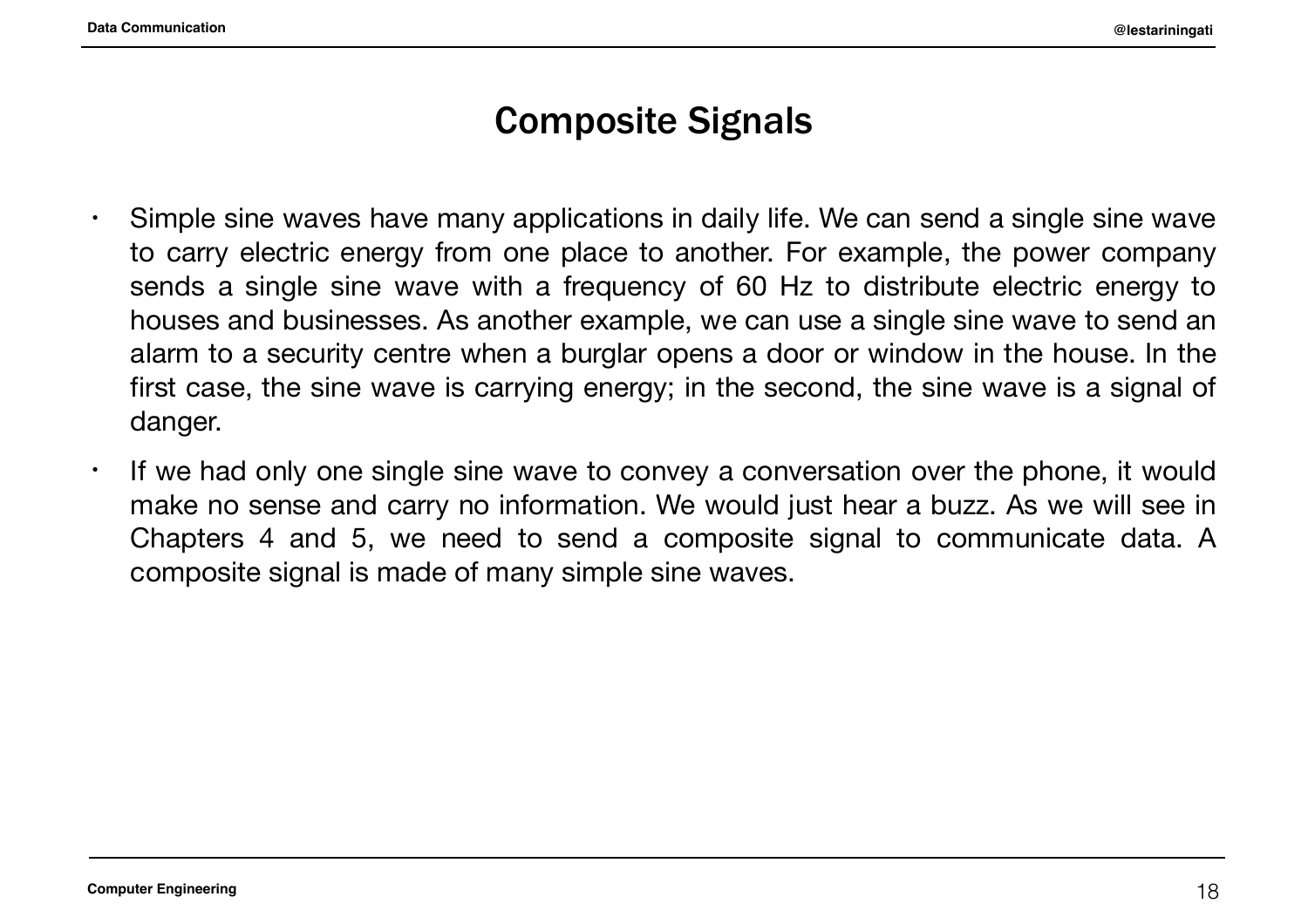- According to Fourier analysis, any composite signal is a combination of simple sine waves with different frequencies, amplitudes, and phases.
- $\cdot$  A composite signal can be periodic or non periodic. A periodic composite signal can be decomposed into a series of simple sine waves with discrete frequencies frequencies that have integer values (1, 2, 3, and so on). A non periodic composite signal can be decomposed into a combination of an infinite number of simple sine waves with continuous frequencies, frequencies that have real values.

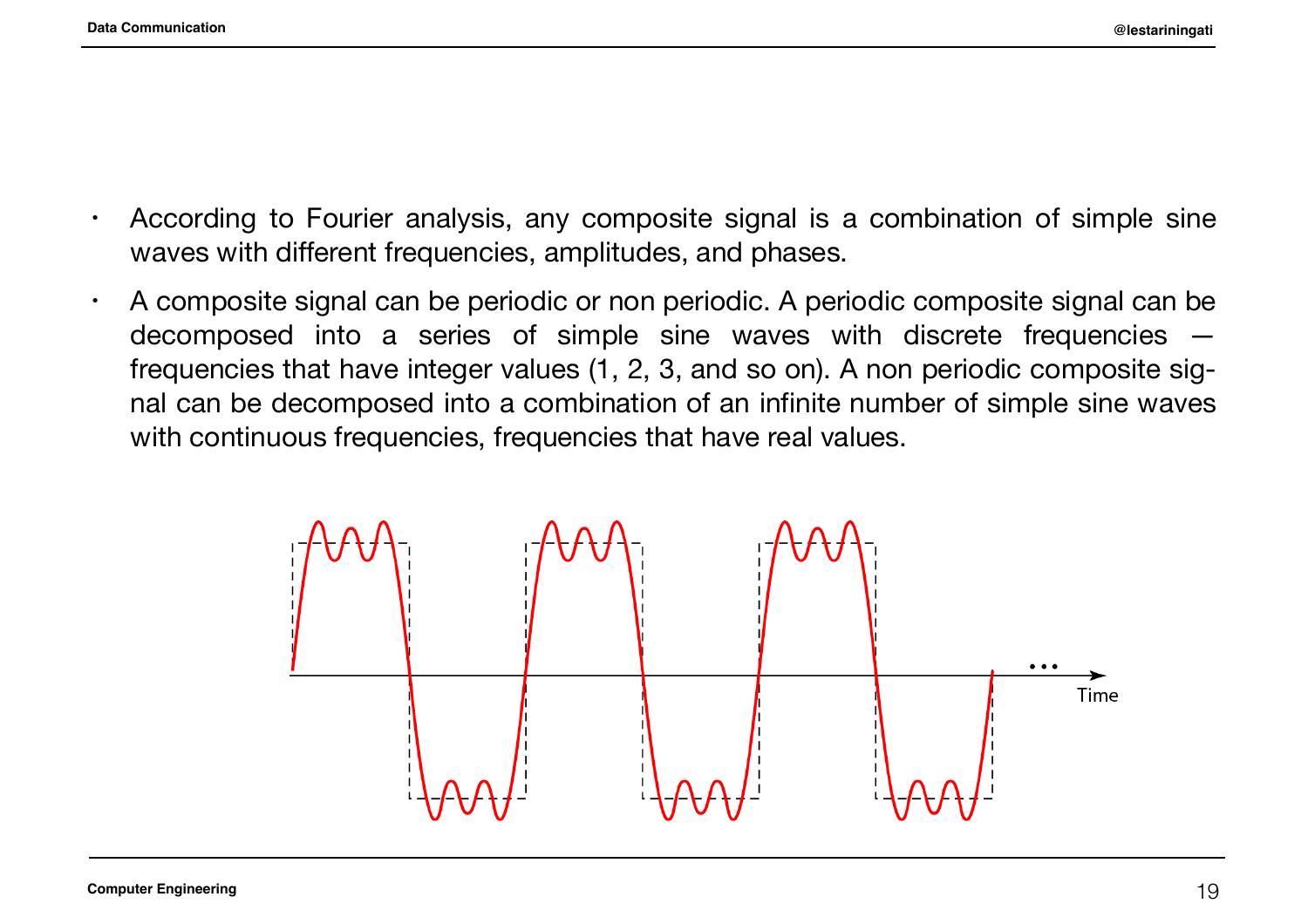# Decomposition of a composite periodic signal in the time and frequency domains



a. Time-domain decomposition of a composite signal



b. Frequency-domain decomposition of the composite signal

- $\cdot$  Note that the frequency decomposition of the signal is discrete; it has frequencies f, 3f, and 9f Because f is an integral number, 3f and 9f are also integral numbers. There are no frequencies such as 1.2f or 2.6f The frequency domain of a periodic composite signal is always made of discrete spikes.
- The amplitude of the sine wave with frequency f is almost the same as the peak amplitude of the composite signal. The amplitude of the sine wave with frequency 3f is one-third of that of the first, and the amplitude of the sine wave with frequency 9f is one-ninth of the first. The frequency of the sine wave with frequency f is the same as the frequency of the composite signal; it is called the fundamental frequency, or first harmonic. The sine wave with frequency 3f has a frequency of 3 times the fundamental frequency; it is called the third harmonic. The third sine wave with frequency 9f has a frequency of 9 times the fundamental frequency; it is called the ninth harmonic.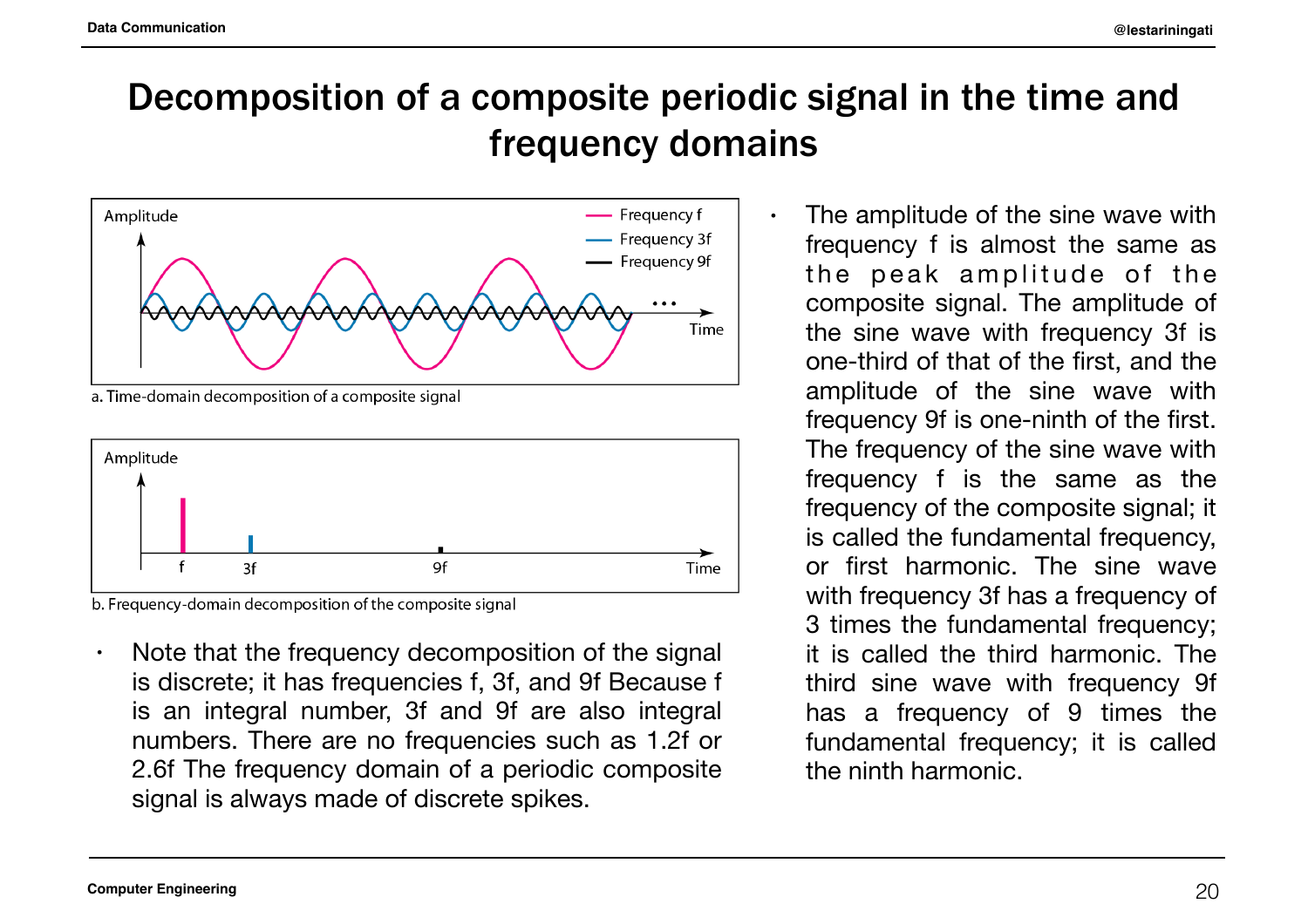# The time and frequency domains of a non periodic signal

- $\cdot$  In a time-domain representation of this composite signal, there are an infinite number of simple sine frequencies. Although the number of frequencies in a human voice is infinite, the range is limited. A normal human being can create a continuous range of frequencies between 0 and 4 kHz.
- $\cdot$  Note that the frequency decomposition of the signal yields a continuous curve. There are an infinite number of frequencies between 0.0 and 4000.0 (real values). To find the amplitude related to frequency J, we draw a vertical line at *f* to intersect the envelope curve. The height of the vertical line is the amplitude of the corresponding frequency.



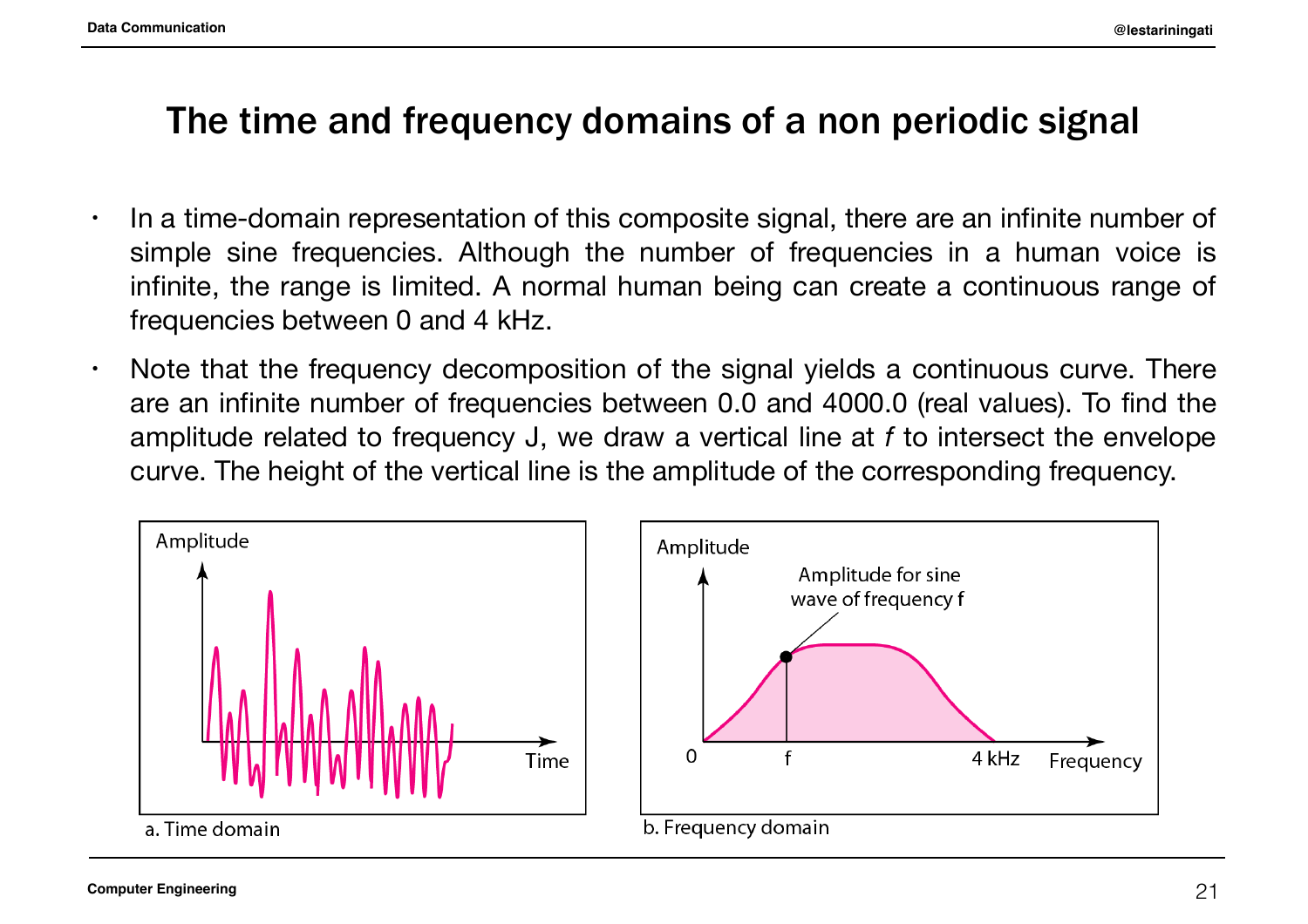## Bandwidth

- The range of frequencies contained in a composite signal is its bandwidth.
- The bandwidth is normally a difference between two numbers. For example, if a composite signal contains frequencies between 1000 and 5000, its bandwidth is 5000 - 1000, or 4000.



a. Bandwidth of a periodic signal

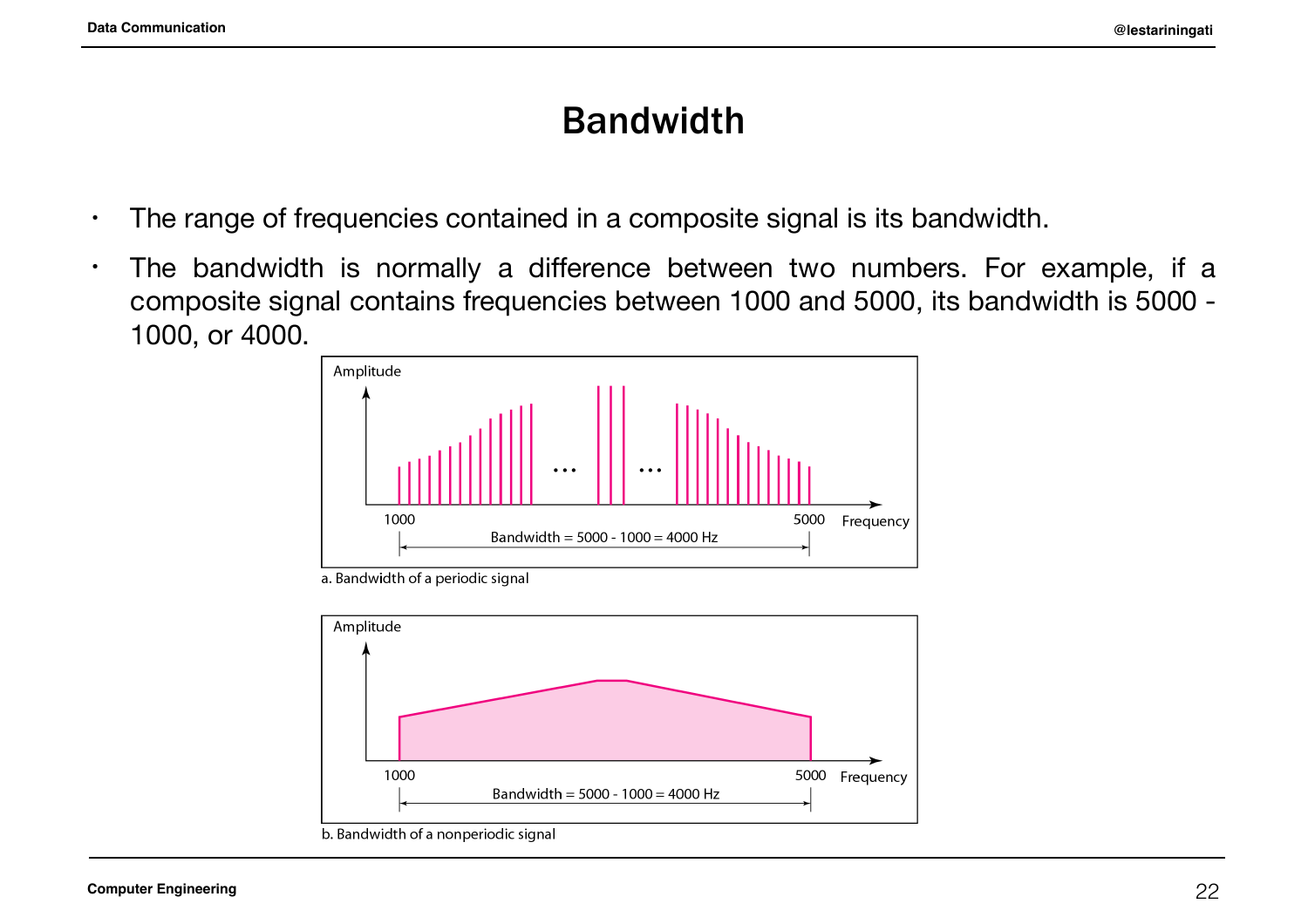- If a periodic signal is decomposed into five sine waves with frequencies of 100, 300, 500, 700, and 900 Hz, what is its bandwidth? Draw the spectrum, assuming all components have a maximum amplitude of 10 V.
- Solution

Let fh be the highest frequency, fl the lowest frequency, and B the bandwidth. Then

$$
B = f_h - f_l = 900 - 100 = 800 \text{ Hz}
$$

The spectrum has only five spikes, at 100, 300, 500, 700, and 900 Hz

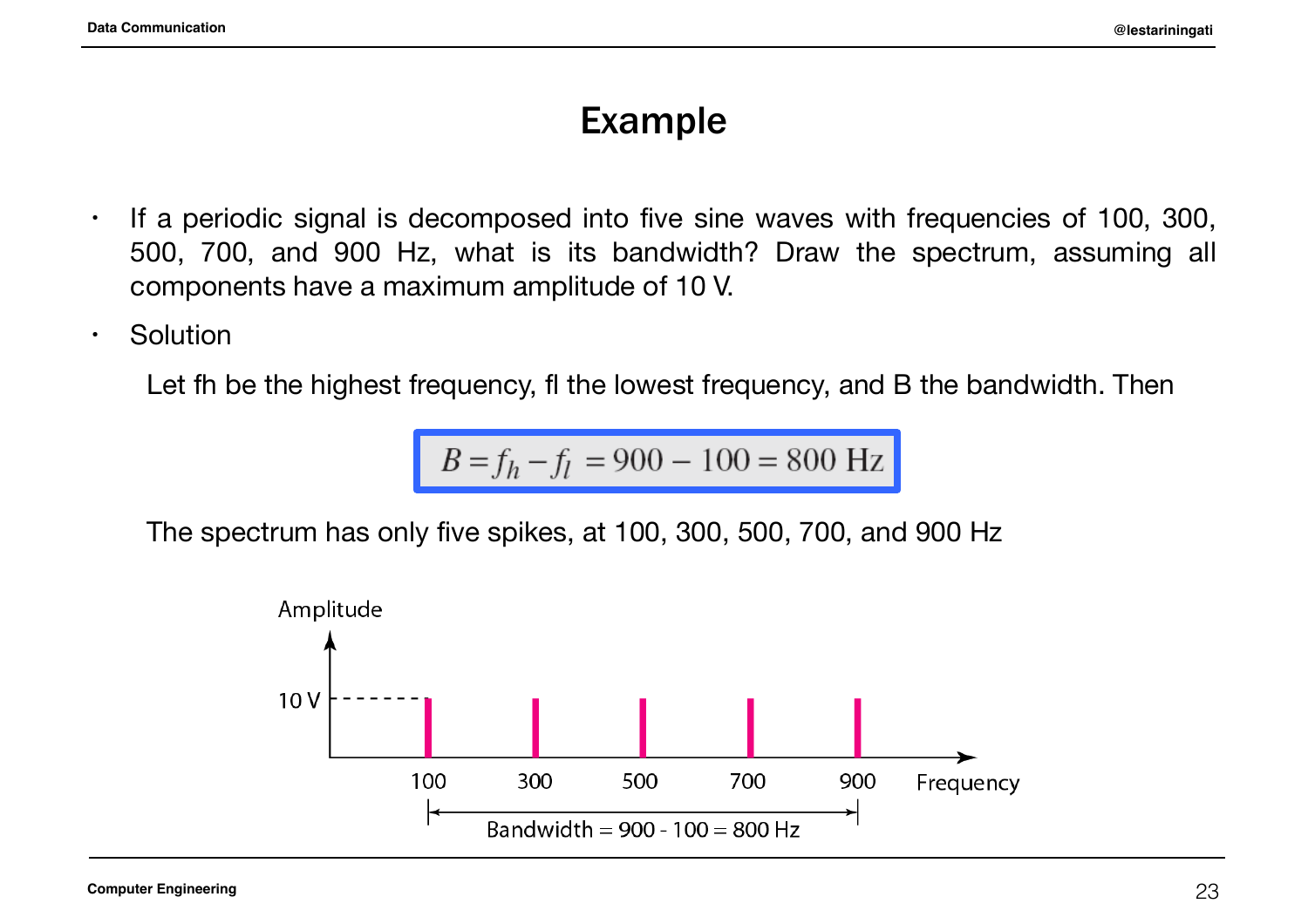- $\cdot$  A periodic signal has a bandwidth of 20 Hz. The highest frequency is 60 Hz. What is the lowest frequency? Draw the spectrum if the signal contains all frequencies of the same amplitude.
- Solution

Let fh be the highest frequency, fl the lowest frequency, and B the bandwidth. Then

$$
B = f_h - f_l \implies 20 = 60 - f_l \implies f_l = 60 - 20 = 40 \text{ Hz}
$$

The spectrum contains all integer frequencies. We show this by a series of spikes (see Figure 3.14).

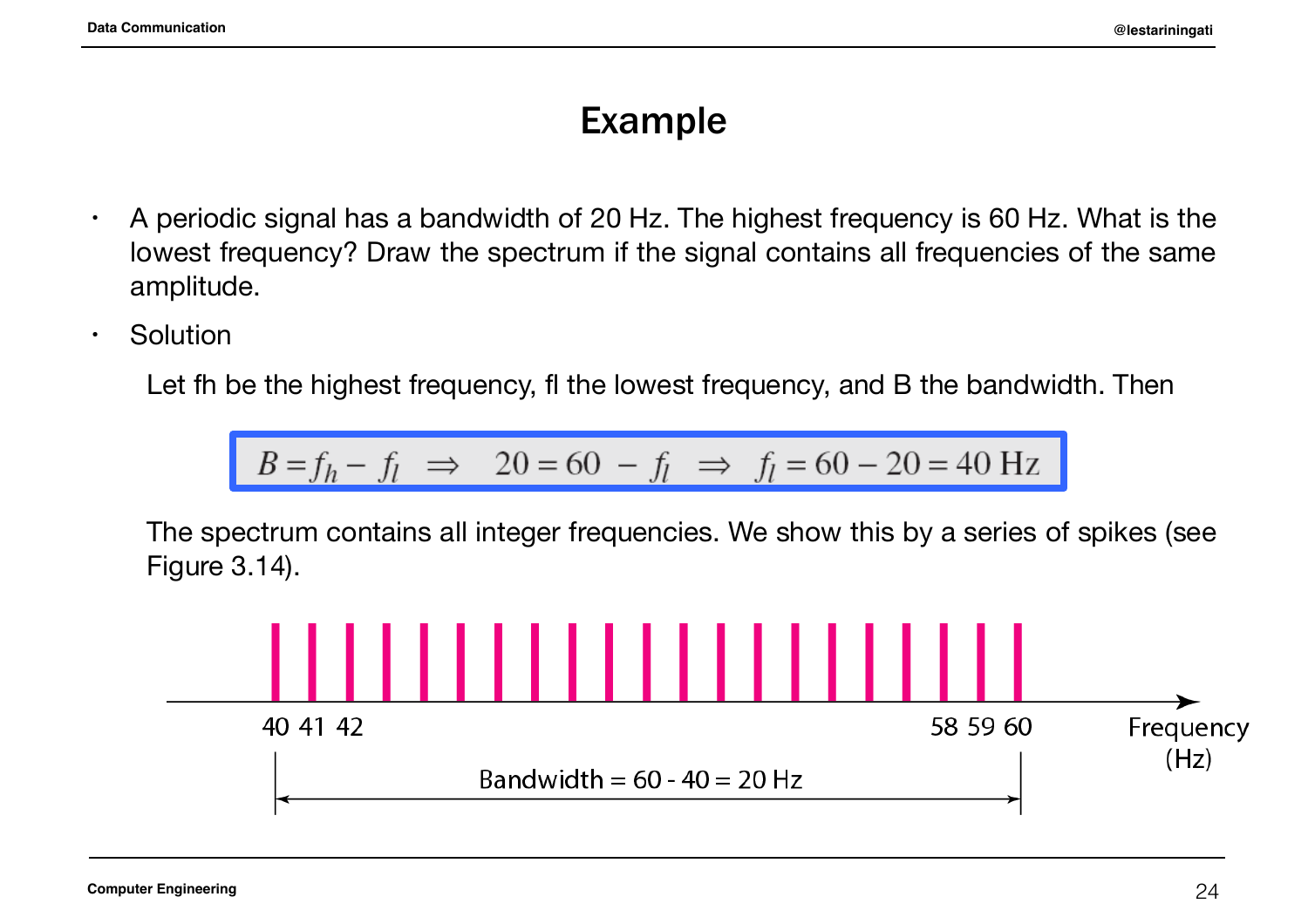- $\cdot$  A non periodic composite signal has a bandwidth of 200 kHz, with a middle frequency of 140 kHz and peak amplitude of 20 V. The two extreme frequencies have an amplitude of 0. Draw the frequency domain of the signal.
- Solution
	- The lowest frequency must be at 40 kHz and the highest at 240 kHz. Figure 3.15 shows the frequency domain and the bandwidth.